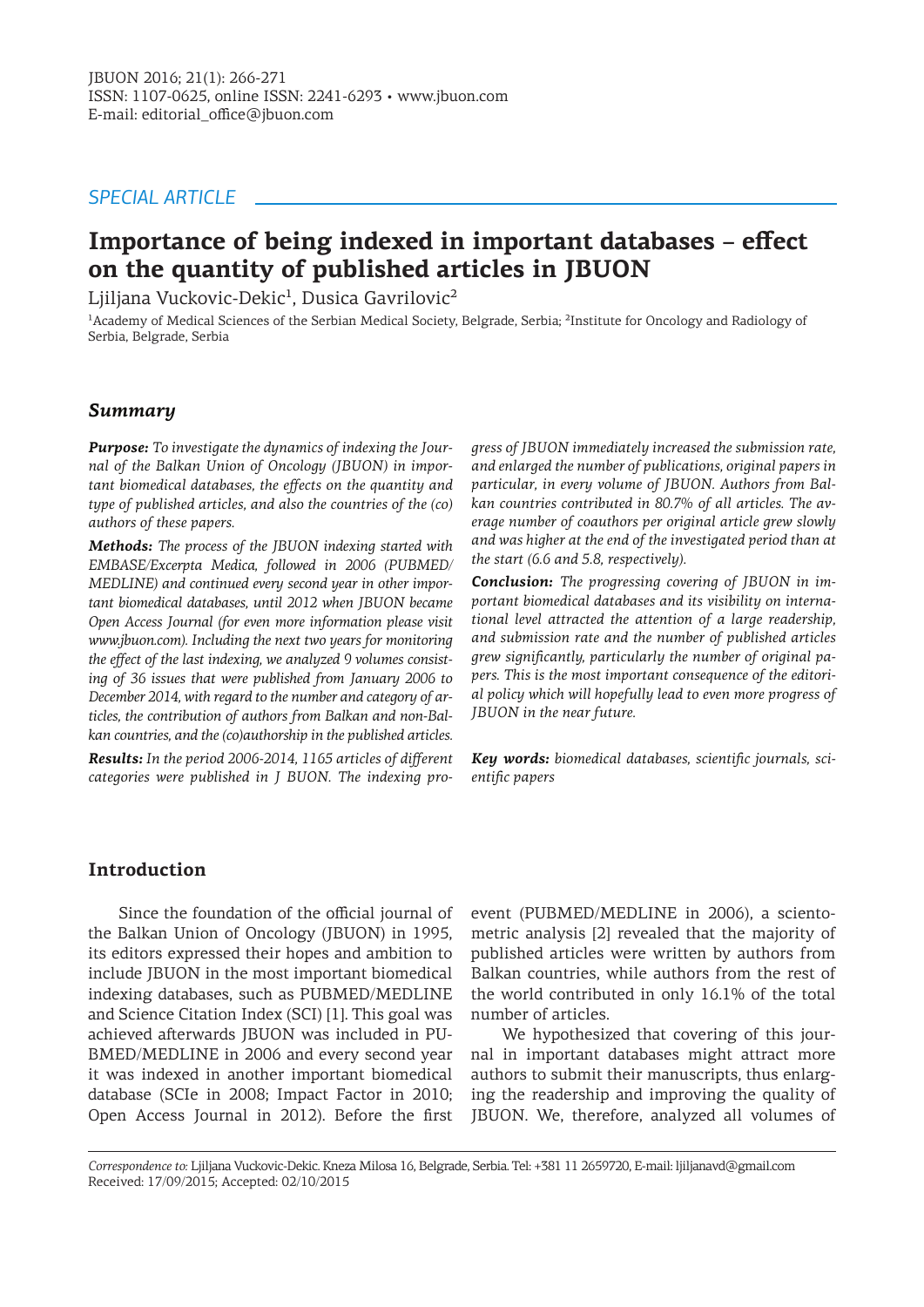this journal issued during the period from January 2006 to December 2014, including the effect following the last indexing event - Open Access Journal Publishing in 2012.

### **Methods**

Nine volumes (No. 11-19) of JBUON, each consisting of 4 issues (n=36), were analyzed regarding the number of published articles of several categories: original papers, review articles, case reports, letters to the editor, short communications with original results, special series and history of medicine. The number of authors per article of each category and their origin (Balkan and non-Balkan countries) was also analyzed.

#### *Statistics*

The normality of continuous variables was evaluated using the Shapiro–Wilk test. Measures of descriptive statistics (frequency, percentage, mean, standard deviation (SD), median and range) were used according to the types of variables. The Kruskal-Wallis test, Wilcoxon rank sum test with continuity correction and Pearson chi-square test were used for comparison. Statistical significance level was set at p<0.05 and for multiple testing at the same dataset, the Bonferroni correction was used. Statistical analyses were done using program R (version 3.1.1 (2014-07-10) -- "Sock it to Me" Copyright (C) 2014; The R Foundation for Statistical Computing; Platform: i386-w64-mingw32/i386 (32-bit); downloaded: October 22, 2014).

#### **Results**

During the period of 9 years, 1165 articles were published in 9 volumes (36 issues) of JBUON. In each second year of this period, the journal succeeded to be covered in an additional important database, and the number of published articles in each volume heightened accordingly (Figure 1). In particular, the number of original papers was more than 3-fold higher at the end of the investigated period than at the start (Figure 2).

Similarly, the percentage of this category of papers, which was about 50% of all articles until the middle of the investigated period, has been constantly rising thereafter, achieving nearly three quarters of all articles (Table 1), which was statistically significant (Table 3). In comparison with baseline, the maximum (78.4%, Table 1) was achieved in 2013.

Out of a total of 1165 articles published during 2006-2014, 940 (80.69%) were authored by members of the Balkan Union of Oncology (BUON), 165 (14.16%) from countries other than Balkans, and 60 (5.15%) articles were written by authors from both Balkan and non-Balkan countries. The number of articles published during this period continued to grow up, especially for authors from non-Balkan countries (Figure 3).

Authors from a BUON country varied greatly regarding contributions in the journal: the lead-



**Figure 1.** Absolute number of articles published in nine volumes of JBUON.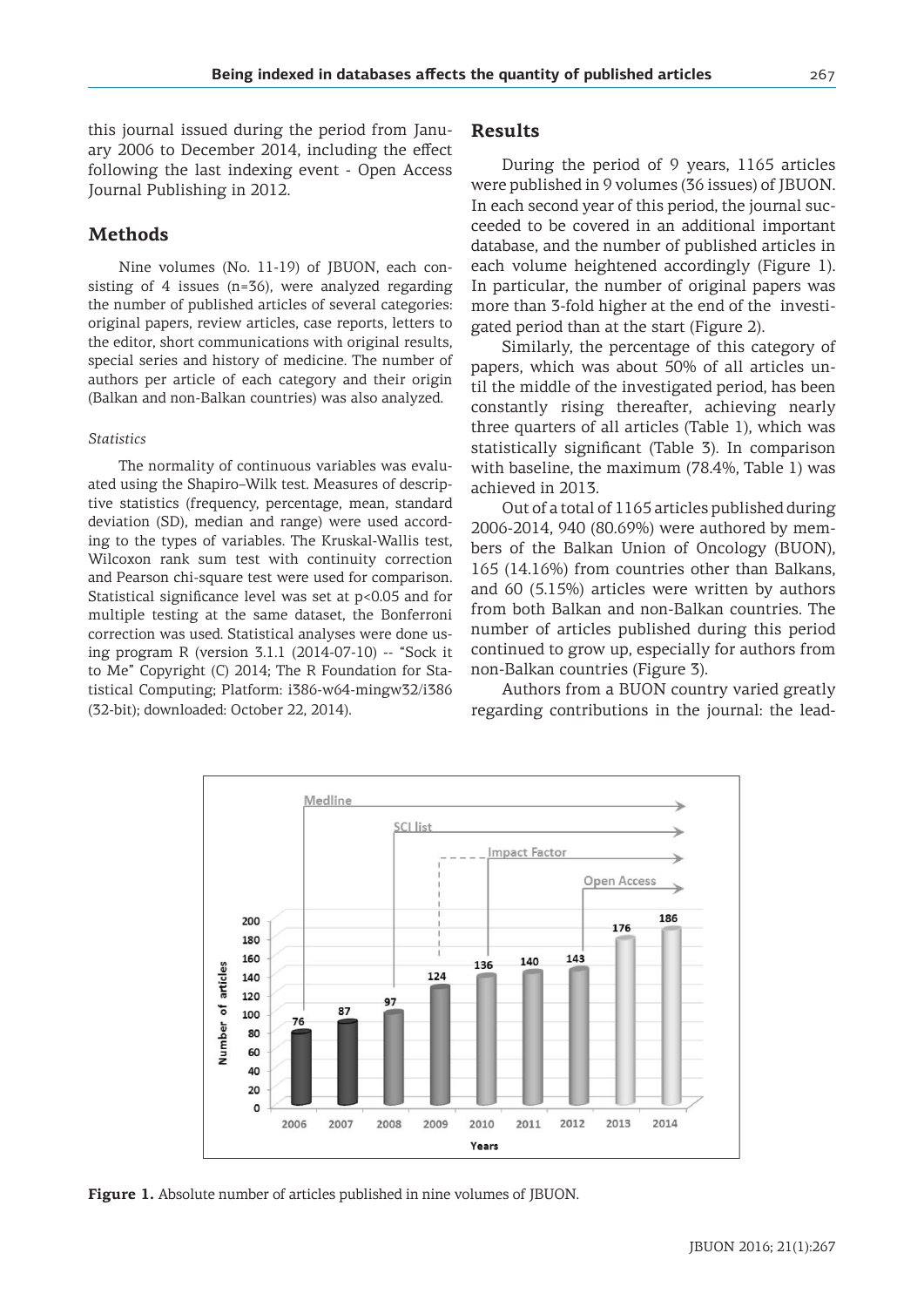

**Figure 2.** Absolute number of original articles published in nine volumes of JBUON.

|  |  |  | Table 1. Absolute number and percentage of articles published in nine volumes of JBUON |  |  |  |  |  |  |
|--|--|--|----------------------------------------------------------------------------------------|--|--|--|--|--|--|
|--|--|--|----------------------------------------------------------------------------------------|--|--|--|--|--|--|

| Articles       | Year – N $(%$            |          |                 |          |          |          |          |           |           |  |  |
|----------------|--------------------------|----------|-----------------|----------|----------|----------|----------|-----------|-----------|--|--|
|                | 2006                     | 2007     | 2008            | 2009     | 2010     | 2011     | 2012     | 2013      | 2014      |  |  |
| Original       | 44(57.9)                 | 47(54)   | 47(48.5)        | 59(47.6) | 96(70.6) | 95(67.9) | 99(69.2) | 138(78.4) | 138(74.2) |  |  |
| Review         | 5(6.6)                   | 9(10.3)  | 15(15.5)        | 17(13.7) | 14(10.3) | 17(12.1) | 15(10.5) | 10(5.7)   | 20(10.8)  |  |  |
| Case report    | 16(21.1)                 | 16(18.4) | 25(25.8)        | 26(21)   | 8(5.9)   | 17(12.1) | 10(7)    | 8(4.5)    | 15(8.1)   |  |  |
| Letter*        | $\overline{\phantom{a}}$ | 6(6.9)   | $\qquad \qquad$ | 6(4.8)   | 9(6.6)   | 4(2.9)   | 6(4.2)   | 11(6.3)   | 6(3.2)    |  |  |
| Special series | 7(9.2)                   | 5(5.7)   | 3(3.1)          | 3(2.4)   | 3(2.2)   | 2(1.4)   | 5(3.5)   | 4(2.3)    | 1(0.5)    |  |  |
| History#       | 4(5.3)                   | 4(4.6)   | 4(4.1)          | 5(4)     | 4(2.9)   | 4(2.9)   | 4(2.8)   | 4(2.3)    | 4(2.2)    |  |  |
| Short comm.    |                          |          | 3(3.1)          | 8(6.5)   | 2(1.5)   | 1(0.7)   | 4(2.8)   | 1(0.6)    | 2(1.1)    |  |  |
| Total          | 76 (100)                 | 87 (100) | 97 (100)        | 124(100) | 136(100) | 140(100) | 143(100) | 176(100)  | 186 (100) |  |  |

\*Letter to the editor, #History of Oncology, ˜Short communication – only with original results

#### **Table 2.** Authors of articles published in J BUON during 2006-2014 (descriptive data)

|                      | Years       |           |                  |           |           |           |           |           |           |
|----------------------|-------------|-----------|------------------|-----------|-----------|-----------|-----------|-----------|-----------|
| Types of articles    | 2006        | 2007      | 2008             | 2009      | 2010      | 2011      | 2012      | 2013      | 2014      |
| Original<br>articles |             |           |                  |           |           |           |           |           |           |
| No. of articles      | 44          | 47        | 47               | 59        | 96        | 95        | 99        | 138       | 138       |
| Mean (SD)            | 5.8(2.9)    | 5.9(2.9)  | 6.1(3.2)         | 5.8(2.7)  | 6.1(2.9)  | 6.4(2.7)  | 7.2(3.2)  | 6.7(3.2)  | 6.6(2.8)  |
| Median (range)       | $6(1-16)$   | $6(1-13)$ | $5(1-14)$        | $6(1-12)$ | $6(1-16)$ | $6(1-15)$ | $7(1-23)$ | $6(1-20)$ | $7(1-16)$ |
| Other<br>articles,   |             |           |                  |           |           |           |           |           |           |
| No. of articles      | 32          | 40        | 50               | 65        | 40        | 45        | 44        | 38        | 48        |
| Mean (SD)            | 4.2(2.7)    | 4.1(2.1)  | 4.3(2.1)         | 5(2.4)    | 4.2(2)    | 4.6(1.7)  | 5(2.1)    | 4.5(1.9)  | 5.3(1.9)  |
| Median (range)       | $3(1-11)$   | $4(1-10)$ | $3.5(1 -$<br>10) | $5(1-12)$ | $4(1-10)$ | $5(1-9)$  | $5(1-10)$ | $5(1-9)$  | $5(1-10)$ |
| Total                |             |           |                  |           |           |           |           |           |           |
| No. of articles      | 76          | 87        | 97               | 124       | 136       | 140       | 143       | 176       | 186       |
| Mean (SD)            | 5.1(2.9)    | 5.1(2.7)  | 5.2(2.8)         | 5.4(2.6)  | 5.5(2.8)  | 5.9(2.6)  | 6.6(3.1)  | 6.2(3.1)  | 6.3(2.7)  |
| Median (range)       | $4.5(1-16)$ | $5(1-13)$ | $5(1-14)$        | $5(1-12)$ | $5(1-16)$ | $5(1-15)$ | $6(1-23)$ | $6(1-20)$ | $6(1-16)$ |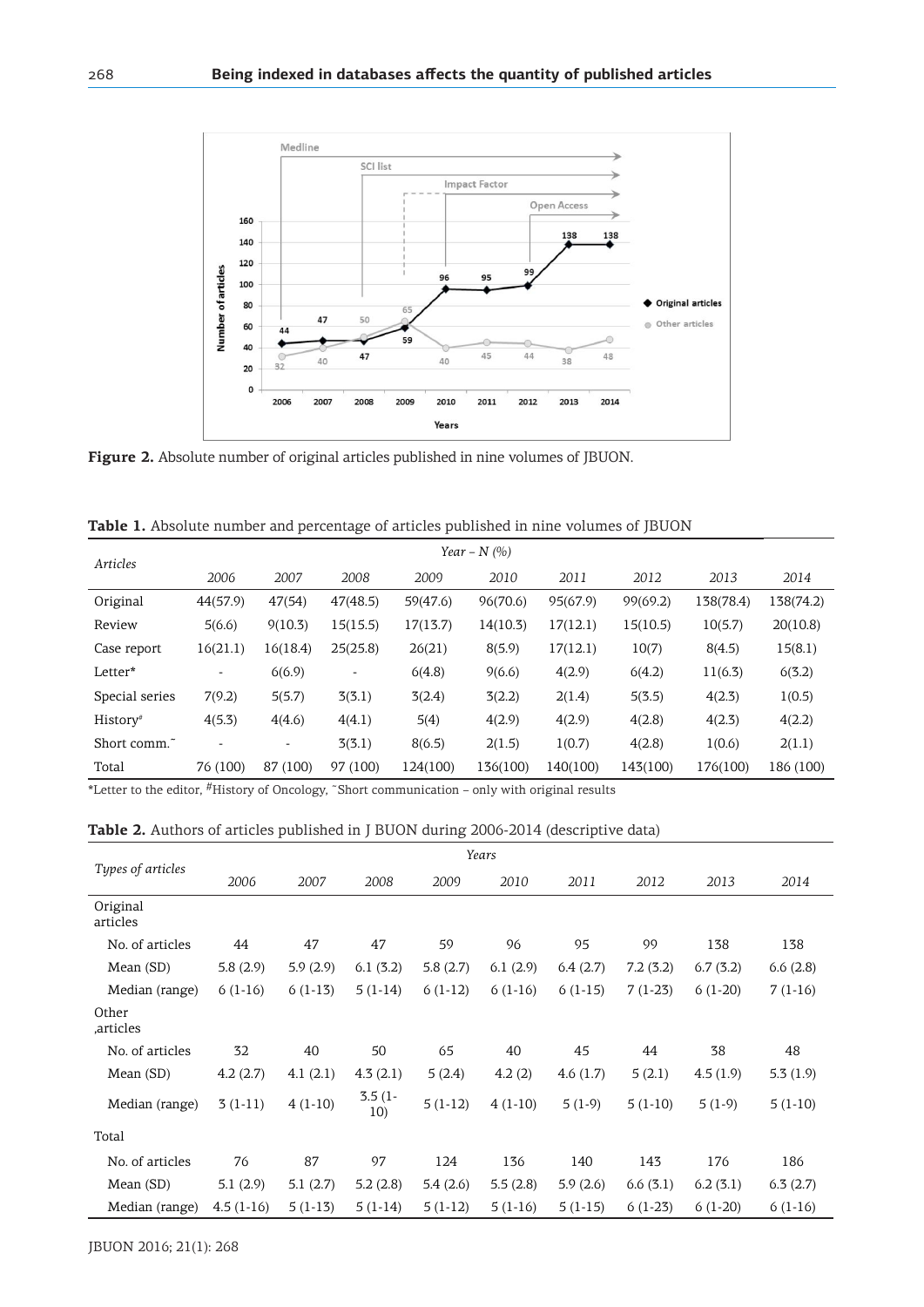

Figure 3. Absolute number of articles written by authors from Balkan countries, non-Balkan countries, and by authors from both groups of countries.

**\*Balkan countries**: Albania, Bosnia Herzegovina, Bulgaria, Greece, FYROMacedonia, Romania, Serbia, Turkey

**#Other countries:** Armenia, Austria, Belgium, Brazil, China, Croatia, Czech Republic, Egypt, France, Germany, India, Iran, Ireland, Italy, Israel, Lithuania, Moldova, Poland, Russia, Slovenia, Spain, Taiwan, Ukraine, United Kingdom



**Figure 4.** Contribution of BUON countries in the total number of articles published in nine volumes of JBUON.

ing country was Greece, immediately followed by Turkey, and then by Serbia and Bulgaria. Other Balkan countries contributed to a much lesser extent (Figure 4).

With very rare exceptions, the great majority of papers were multiauthored (Table 2), especially for the original articles (Figure 5).

Along with coverage in important databases, the number of coauthors of the original articles and all articles have significantly increased (Table 3). From 2012 multiauthorship was statistically significantly higher in comparison with baseline for all articles (Table 3).

#### **Discussion**

In the second decade of its existence, JBUON was gradually (every second year) covered by several important biomedical databases and became visible at an international level. Because writing and reading an indexed journal is so important for health practitioners [3], the readership of JBUON gradually grew up. Consequently, the manuscript submission rate has been rising constantly, and, due to the better quality of submitted manuscripts, so has the acceptance rate (now about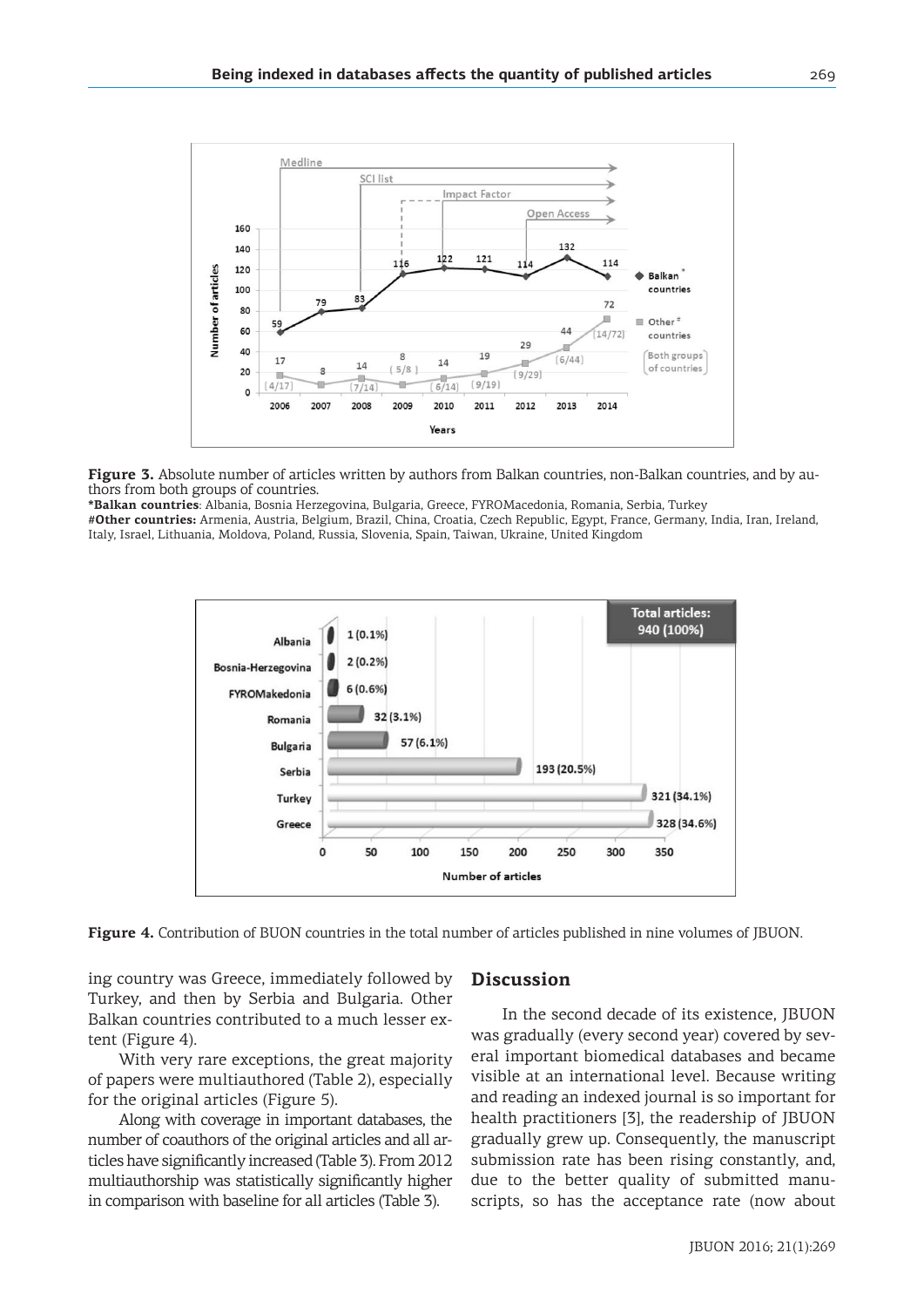

**Figure 5.** Multiauthorship of original articles published in JBUON during 2006-2014 (descriptive data).

|                       | Number of articles      | Number of authors              |                                                    |  |
|-----------------------|-------------------------|--------------------------------|----------------------------------------------------|--|
| Comparison            | Original vs other       | Original articles              | All articles                                       |  |
| Whole period          | Pearson chi-square test | Kruskal Wallis test            | Kruskal Wallis test                                |  |
| 2006-2014             | p<0.05                  | p<0.05                         | p<0.05                                             |  |
| According to baseline | Pearson chi-square test | Wilcoxon rank sum <sup>£</sup> | Wilcoxon rank sum <sup><math>\epsilon</math></sup> |  |
| 2006 vs 2007          | ns*                     | ns*                            | $ns*$                                              |  |
| 2006 vs 2008          | ns*                     | ns*                            | ns*                                                |  |
| 2006 vs 2009          | ns*                     | ns*                            | ns*                                                |  |
| 2006 vs 2010          | ns*                     | ns*                            | ns*                                                |  |
| 2006 vs 2011          | ns*                     | ns*                            | ns*                                                |  |
| 2006 vs 2012          | ns*                     | p#<0.00625                     | $p^{\#}$ <0.00625                                  |  |
| 2006 vs 2013          | $p^{\#}$ <0.00625       | $ns*$                          | $p^{\#}$ <0.00625                                  |  |
| 2006 vs 2014          | $ns*$                   | ns*                            | $p^{\#}$ <0.00625                                  |  |

**Table 3.** Results of general (whole period) and pairs (according to baseline) testing for the number of articles and number of authors of articles published in JBUON during 2006-2014

 $E$ Wilcoxon rank sum test with continuity correction, ns\*: not significant according to #Bonferroni correction (0.05/7=0.00625)

40%, Athanassiou AE, personal communication). As the number of published articles has increased each year, the JBUON editorial board decided that, starting from 2015, this journal will appear in six issues per volume [4].

Although JBUON is the official journal of BUON, a constantly growing number of authors

from European countries other than the Balkans published their papers in JBUON. Moreover, some authors were from distant continents, such as Asia (China, India, Taiwan), North America (USA), South America (Brazil) and Africa (Egypt). This fact shows that the journal is now a truly international periodical.